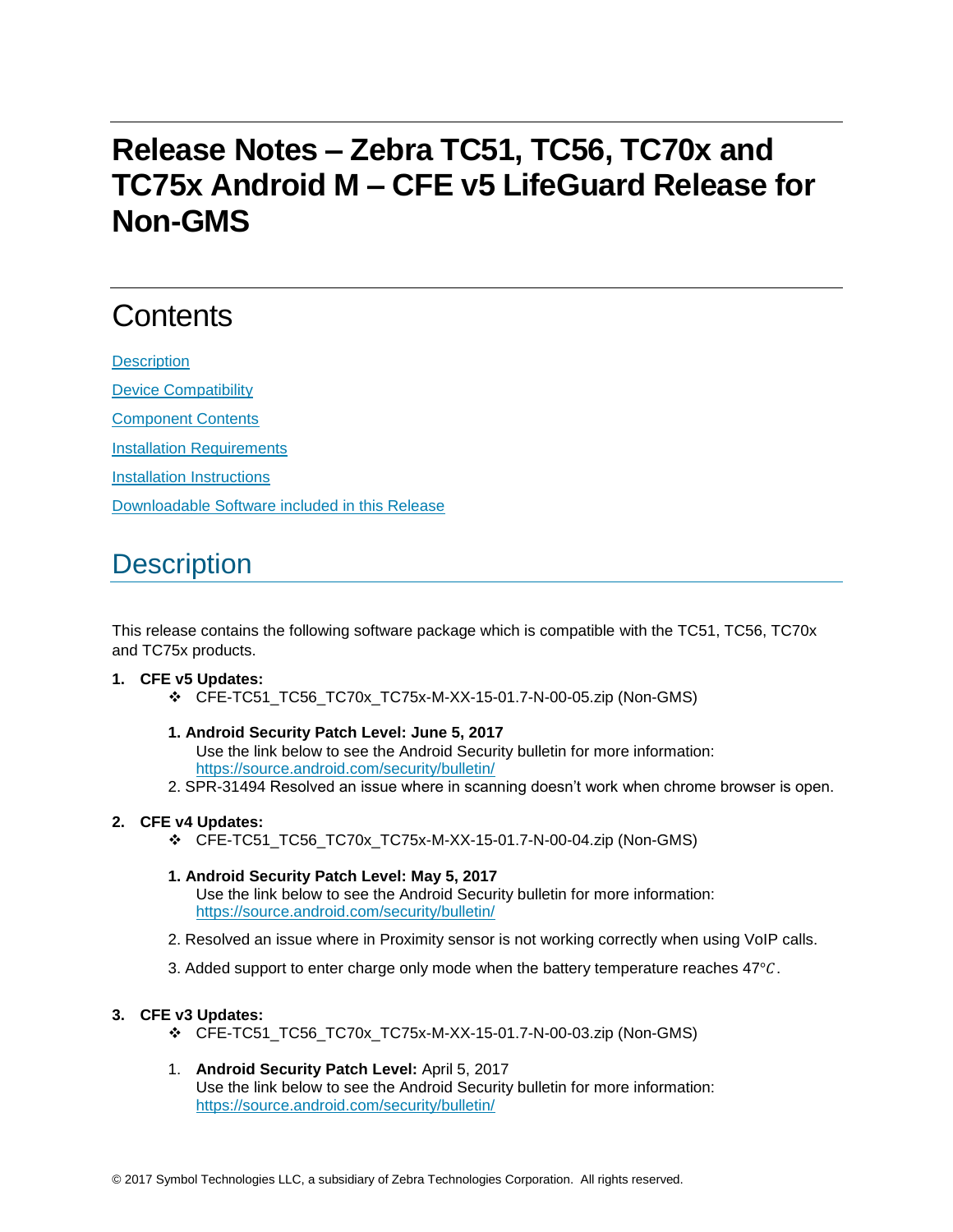- 2. Resolved an issue where in conversion from GMS to Non-GMS OS v01-15-01.7 or vice versa would not work if CFE v2 OTA Incremental Package is already installed.
- 3. Resolved an issue where in patches can't be applied via external SD card when using MDM.
- 4. SPR 31092 Added support for regenerating the keystore master-key file after retry failure.
- 5. Already included the support for ATLAS\_P02\_AOSP\_15-01.7.zip Package 2 Incremental Update (Mandatory)

## <span id="page-1-0"></span>Device Compatibility

This software release has been approved for Android TC51, TC56, TC70x and TC75x Marshmallow Non-GMS models mentioned below.

| Device            | <b>Operating System</b> |
|-------------------|-------------------------|
| TC510K-2PAZU2P-US | <b>Android M</b>        |
| TC510K-2PAZU2P-A6 | <b>Android M</b>        |
| TC510K-2PAZU2P-IA | <b>Android M</b>        |
| TC510K-2PAZU4P-US | <b>Android M</b>        |
| TC510K-2PAZU4P-A6 | <b>Android M</b>        |
| TC510K-2PAZU4P-IA | <b>Android M</b>        |
| TC56CJ-2PAZU2P-A6 | <b>Android M</b>        |
| TC56DJ-2PAZU2P-A6 | <b>Android M</b>        |
| TC56DJ-2PAZU2P-BR | <b>Android M</b>        |
| TC56DJ-2PAZU2P-IA | <b>Android M</b>        |
| TC56DJ-2PAZU2P-TN | <b>Android M</b>        |
| TC56CJ-2PAZU4P-A6 | <b>Android M</b>        |
| TC56DJ-2PAZU4P-A6 | <b>Android M</b>        |
| TC56DJ-2PAZU4P-BR | <b>Android M</b>        |
| TC56DJ-2PAZU4P-IA | <b>Android M</b>        |
| TC700K-02B22B0US  | <b>Android M</b>        |
| TC700K-02B24B0US  | <b>Android M</b>        |
| TC700K-02B22B0A6  | <b>Android M</b>        |
| TC700K-02B24B0A6  | <b>Android M</b>        |
| TC75FK-22B22ADA6  | <b>Android M</b>        |
| TC75FK-22B24ADA6  | <b>Android M</b>        |
| TC75FK-22B22ADBR  | Android M               |
| TC75FK-22B22ADIA  | <b>Android M</b>        |
| TC75FK-22B22ADID  | <b>Android M</b>        |
| TC75FK-22B22ADTN  | <b>Android M</b>        |
| TC75FK-22F22ADA6  | <b>Android M</b>        |
| TC75FK-22B22ADTW  | <b>Android M</b>        |

### <span id="page-1-1"></span>Component Contents

| Component / Description     | Version                            |
|-----------------------------|------------------------------------|
| <b>Product Build Number</b> | 01-15-01.7-MN-00-PATCH005 (CFE v5) |
| <b>Android Version</b>      | 6.0.1                              |
| <b>WLAN</b>                 | FUSION BA 2 00.0.1.030 M           |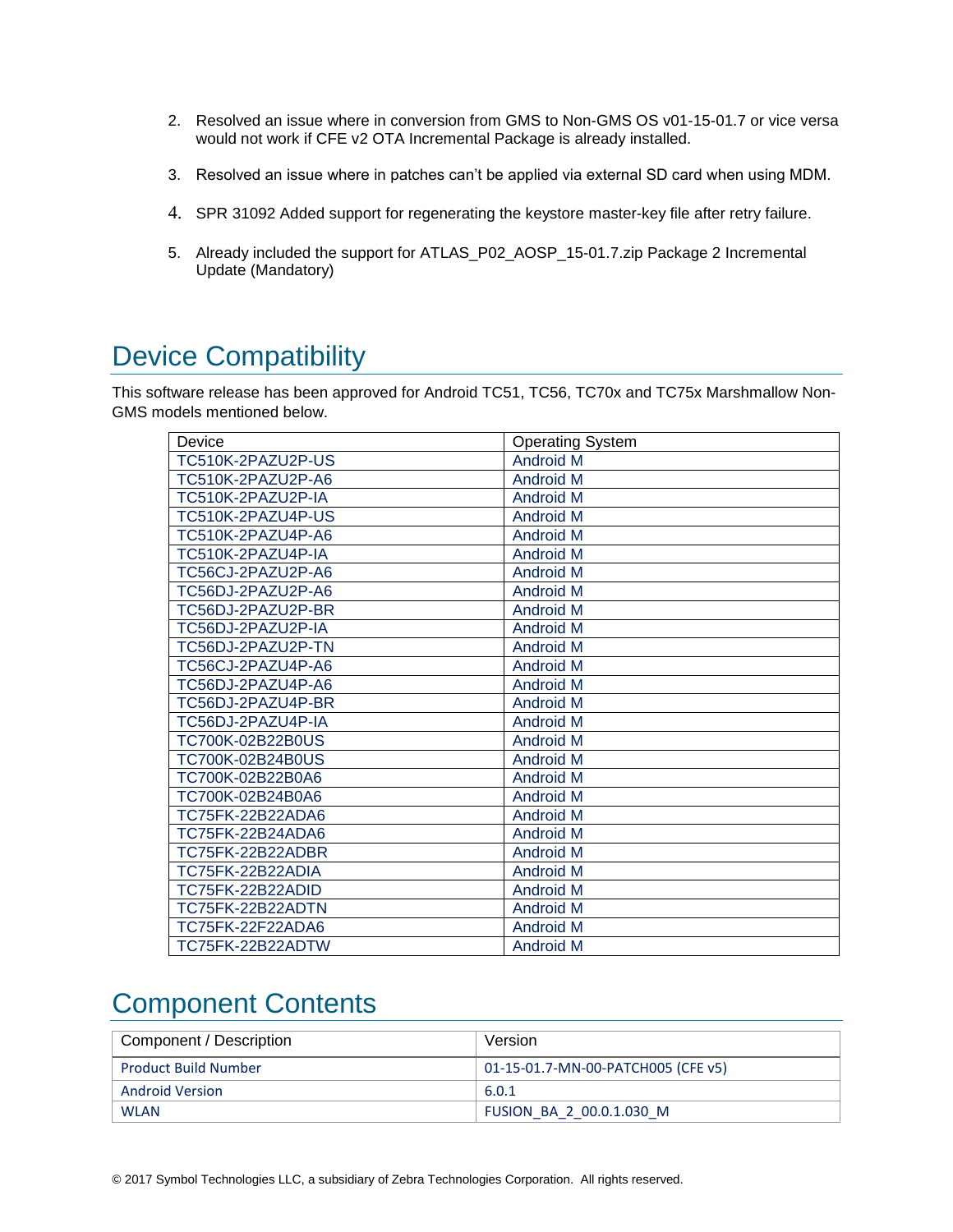## <span id="page-2-0"></span>Installation Requirements

- ADB installed on the PC (including adb drivers)
- USB debugging turned ON (from Developer options)
- TC51/TC56/TC70x/TC75x has at least:
	- $\circ$  Version 01-15-01.7 build (GA)

### <span id="page-2-1"></span>Installation Instructions

BEFORE UPDATING THE OS IMAGE, EXTERNAL POWER MUST BE APPLIED TO THE TERMINAL VIA USB CHARGING CABLE OR CRADLE.

PLEASE ENSURE BATTERY LEVEL IS > 30%

CFE software update procedure for TC51, TC56, TC70x and TC75x:

- 1. Plug the TC51/TC56/TC70x/TC75x into the USB & Charging Cable and then the Cable to the PC. If you have a Cradle with USB connectivity, connect it now.
- 2. You may need to pull down the top menu and if you see "USB for charging", touch it and then change it to "File transfers".
- 3. Open Command Prompt, run *"adb devices"* and check to see if you are able to see the device's serial number… If yes, proceed… if not you will need to get the PC set up with the proper drivers or install an External SD Card.
- 4. On device you will see "USB for Charging" USB applet popup, once connected to any windows PC, click on this and change to "File Transfer" this way your PC will see Internal Storage Folder of the Device.
	- a. *Note*: If you have an External SD Card installed, you can drag & drop the files on that card to perform the Recovery update that way… if not, continue with the ADB Sideload.
	- Download Image CFE-TC51\_TC56\_TC70x\_TC75x-M-XX-15-01.7-N-00-05.zip
- 5. Entering into Recovery Mode
	- a. Choice 1: In Command Prompt, type *"adb reboot recovery" and click enter*.
	- b. Choice 2:
		- Reset and hold PTT key
		- · When Zebra Technologies logo appears on the screen Release the PTT Key
- 6. Your TC51/TC56/TC70x/TC75x will reboot and put you on the Android Recovery screen.
- 7. if applying update via Sideload Method
	- a. Use the Volume + and to highlight, *"Apply update from ADB"* and press the Power Key to select it